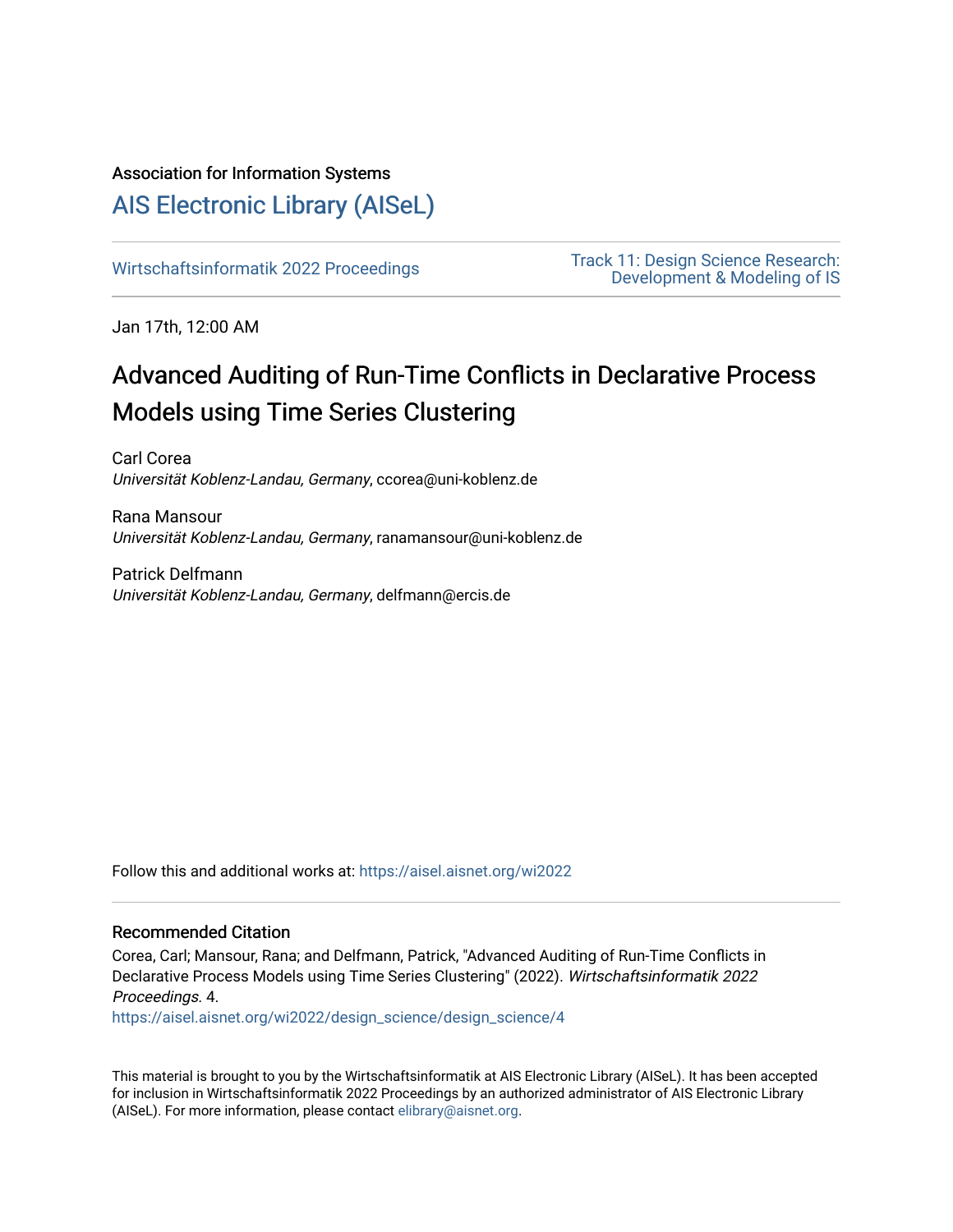# Advanced Auditing of Run-Time Conflicts in Declarative Process Models using Time Series Clustering

Carl Corea, Rana Mansour, and Patrick Delfmann

University of Koblenz-Landau, Institute for IS Research, Koblenz, Germany {ccorea,ranamansour,delfmann}@uni-koblenz.de

Abstract. We present a novel approach for auditing conflicts between declarative constraints that arise during process execution, i.e., relative to observed traces. As a main advantage, taking a post-execution perspective allows to consider *all* observed traces and their interrelations, and to assess conflicts from a global perspective. Our approach allows to classify and prioritize conflicts as a basis for re-modelling, e.g., which conflicts are an outlier, and which require an urgent change to the model. Also, our approach provides means for quantitative rootcause analysis, i.e., prioritizing which rules need to be changed. We implement our approach and show that it can be applied in settings of industrial scale by means of runtime experiments with real-life data-sets.

Keywords: Inconsistency Measurement, Declarative Process Models, Time Series Clustering

# <span id="page-1-0"></span>1 Introduction

In theory, declarative process models, i.e., sets of constraints, can be used to reason about ongoing process instances. To this aim, during process execution ("at run-time"), the constraints of a declarative process model are evaluated against *traces*, i.e., sequences of company activities. Unfortunately, in this setting, it can occur easily that traces activate a set of *contradictory* constraints. For example, consider the constraints in  $M_0$ , with

 $M_0 = \{$ RESPONSE $(a, c)$ , NOTRESPONSE $(b, c)$ }

This declarative process model consists of two constraints:  $\text{RESPONSE}(a, c)$  indicates that if an activity  $a$  occurs, it must be eventually followed by an activity  $c$ . Vice versa, NOTRESPONSE $(b, c)$  indicates that if activity b occurs, it must never be followed by activity c. Note that  $M_0$  is not inconsistent, as there can be many traces that satisfy the constraints. For example, a trace "*acb*" follows both constraint specifications. However, if we observe a sequence  $ab$ , we run into a run-time conflict [\[1\]](#page-13-0). In this case, both constraints are triggered, i.e., activated, by the trace, but the two constraints are in logical conflict: The first constraint demands that activity  $c$  "should" follow, where the second demands that  $c$  "should not". This cannot hold at the same time. In such cases, there can be no possible continuation of the trace s.t. the rules in  $M_0$  are all satisfied, and the declarative process model cannot be used for any meaningful reasoning anymore, e.g., to govern what activities should follow next.

17th International Conference on Wirtschaftsinformatik February 2022, Nürnberg, Germany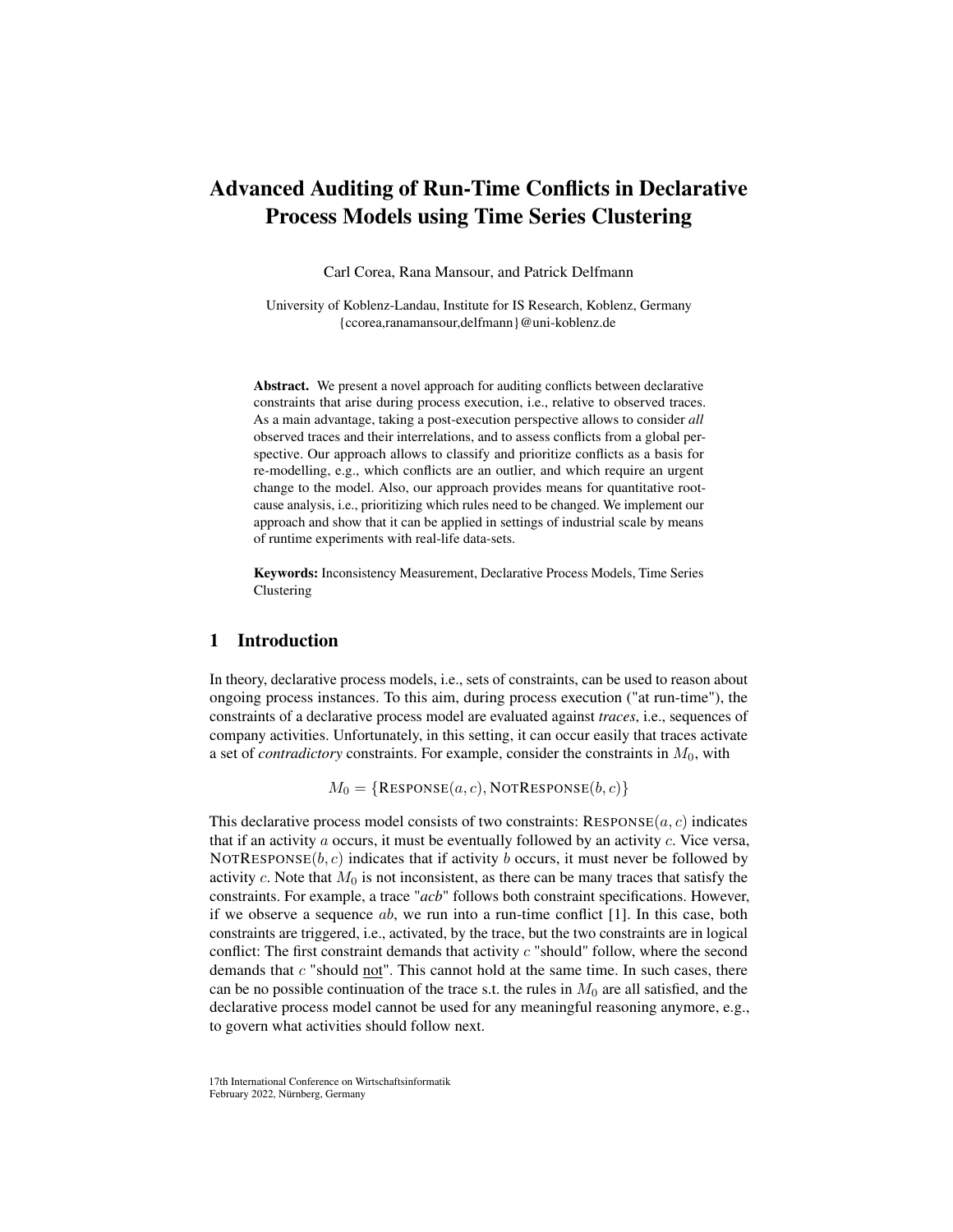If (two or more) constraints become conflicting in regard to observed traces, companies may need to re-model the set of constraints, such that it can handle the occurring traces correctly. Deciding *how* to actually re-model can however be a complex task, as companies may encounter thousands of interrelated traces daily. As an example, consider the declarative process model  $M_1$  and the three traces shown in Figure [1.](#page-2-0)

<span id="page-2-0"></span>

Figure 1. Exemplary run-time conflicts for a sequence of process instances  $\rho_1 - \rho_3$ .

In the example, there were 2 different types of conflicts, namely  $\text{Response}(a, c)$ vs. NOTRESPONSE $(b, c)$  (denoted  $\mathcal{I}_1$ ), and RESPONSE $(a, c)$ , RESPONSE $(c, z)$  vs. RE- $SPONSE(y, z)$  (denoted  $\mathcal{I}_2$ ). However, we see that the *number* of times that the conflicts occurred differs (e.g.,  $\mathcal{I}_1$  occurs more often than  $\mathcal{I}_2$ ). This could be an important insight for re-modelling, e.g., conflicts that occur more often may be more severe. Vice versa, specific conflicts that only occur a few times may be considered as outliers. Here, methods are needed that assess the *severity* of occurring run-time conflicts (R1). Assessing the severity of run-time conflicts however does not only relate to "simply" counting the number of times that a specific conflict occurred, but also requires to consider *when* it occurred. For example, problems occurring increasingly in recent times may be more severe than problems that decreased over time. Here, methods are needed that can incorporate this *time* aspect when assessing the severity of run-time conflicts (R2). Furthermore, in the example, we see that the constraint  $\text{RESPONSE}(a, c)$  contributes to both  $\mathcal{I}_1$  and  $\mathcal{I}_2$ . This is an important insight, as it allows to pin-point the actual causes of the run-time conflicts, e.g., as a basis for re-modelling. Here, methods are needed that support companies in assessing which individual rules are highly problematic from a global perspective (over all traces) (R3).

To address the above requirements, we present a novel approach for auditing run-time conflicts from a post-execution perspective. In particular:

- We propose an auditing approach for classifying observed run-time conflicts relative to a set of traces, which allows to decide whether the conflicts induced by the traces were outliers or require a change to the declarative process model (R1).
- Within this approach, we propose a method for identifying similar conflicts using time-series clustering (R2). This allows to pin-point which (groups of) constraints need to be actually changed (R3).

This work is structured as follows. We present preliminaries in Section [2.](#page-3-0) Our underlying research method is presented in Section [3.](#page-6-0) Then, our approach is presented in Section [4](#page-7-0) and demonstrated in Section [5.](#page-12-0) We conclude in Section [6.](#page-12-1)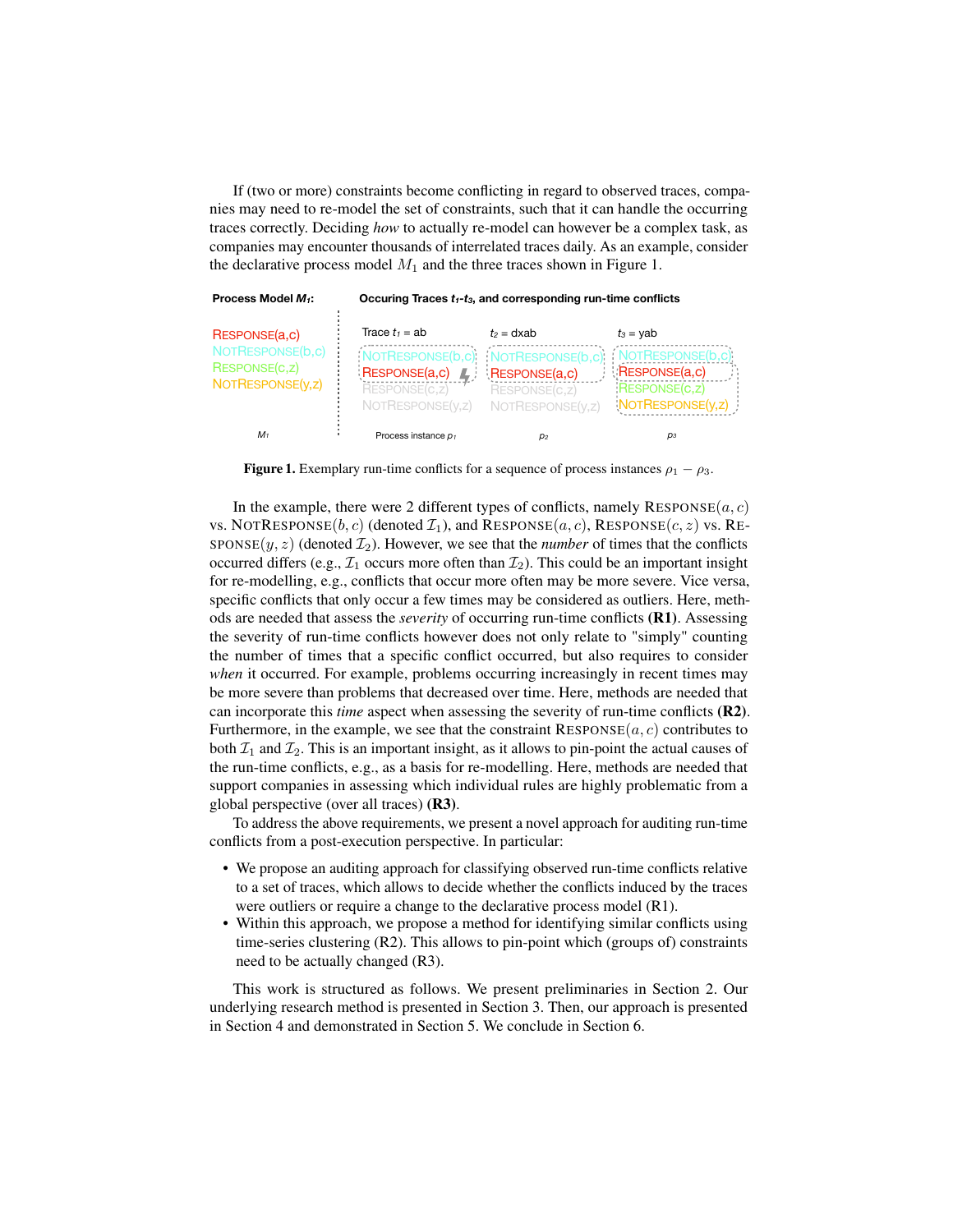# <span id="page-3-0"></span>2 Preliminaries

#### 2.1 Declarative Process Models and Sequences

Declarative process models can be used to confine the allowed company behavior. The intuition is that *any* behavior within the bounds of the constraints is allowed. As opposed to traditional (imperative) process models, this allows for a high degree of flexibility.

Definition 1 (Declarative Process Model). *A declarative process model is a tuple*  $M = (A, T, C)$ , where A is a set of tasks, T is a set of constraint types, and C is the set *of constraints, which instantiate the template elements in T with activities in A.* [1](#page-3-1)

In this work, we consider the declarative modelling language Declare [\[2\]](#page-13-1). Declare comes with a set of "standard" templates, i.e., predicates, which can be used to define constraints for company activities. In this work, we will use the templates shown in Table [1:](#page-3-2)

| Table 1. Declare template types considered in this work. |  |
|----------------------------------------------------------|--|
|----------------------------------------------------------|--|

<span id="page-3-2"></span>

| <b>Template</b>  | <b>Description</b>                                    | <b>Activation</b>        |
|------------------|-------------------------------------------------------|--------------------------|
| RESPONSE(a,b)    | "If a occurs, it must be eventually followed by $b$ " | a                        |
| NOTRESPONSE(a,b) | "If a occurs, it must not be followed by $b$ "        | a                        |
| EXISTENCE(a)     | "a must occur in the trace (somewhere/at least once)" | $\overline{\phantom{0}}$ |

We acknowledge there are many other types of Declare templates, e.g., related to cardinalities, but refer the reader to [\[3\]](#page-13-2) for an overview of further Declare templates. Due to space limitations, we omit a detailed discussion of Declare syntax and semantics and refer the reader to [\[3\]](#page-13-2).

As motivated in Section [1,](#page-1-0) declarative process models are evaluated against traces, i.e., sequences of activities. For this, we define a trace as a sequence of activities  $t = \langle a_1, ..., a_n \rangle$ , where every  $a_i$  refers to an activity of a declarative process model.

Definition 2 (Process Instance (Evaluation)). *Given a declarative process model* M and a trace  $t_i$ , we define a process instance evaluation as a pair  $\rho_i = (t_i,M)$ .

We will refer to a process instance evaluation as a "process instance", for readability. Importantly, the trace  $t_i$  can activate certain constraints in the process model  $M$ , namely if the activation of a constraint is explicitly mentioned in the trace. For example, recall the constraint  $RESPONSE(a, b)$  with the activation a (cf. Table [1\)](#page-3-2), then any trace containing a activates this constraint (In other words, if a occurs in the trace, then this constraint is "active", i.e., it is "waiting" for b to occur in order to be satisfied).

Finally, we do not only consider single traces, but rather consider *multiple* traces from an auditing perspective. For this, we consider a sequence of process instances, which is constructed by matching the individual traces with a shared declarative model. We assume the traces in the sequence to have a partial order, e.g., ordered by the first or average timestamp of the activities of the traces<sup>[2](#page-3-3)</sup>.

<span id="page-3-1"></span><sup>&</sup>lt;sup>1</sup> For readability, we will denote declarative process models as a set of constraints (C), cf.  $M_1$ 

<span id="page-3-3"></span> $2$  Note that there is no total order between traces, as there is no restriction on when the individual activities in a trace can occur.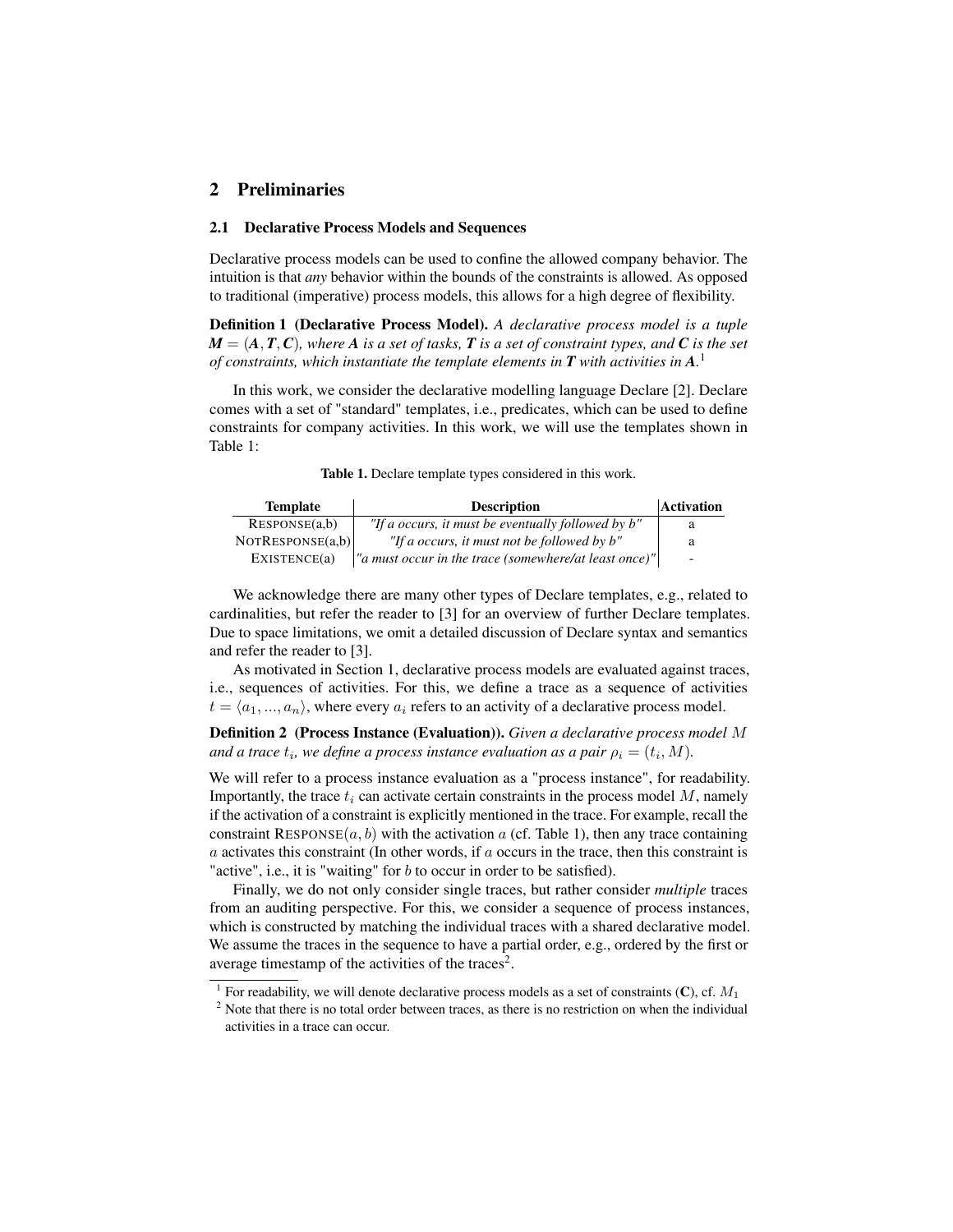Definition 3 (Sequence of Process Instances). *For a declarative model* M *and sequence of traces*  $t_1, ..., t_n$ , we define a sequence of process instances as an n-tuple  $\mathcal{P} = ((t_1, M), ... (t_n, M)) = (\rho_1, ..., \rho_n).$ 

#### 2.2 (Run-Time) Conflicts and Inconsistency Measurement

Run-Time Conflicts. The focus of this paper is on logical conflicts between constraints that can occur at run-time. As an example, consider again the model  $M_0 =$  ${RESPONSE(a, c), NOTRESPONSE(b, c)}$ . A run-time conflict can occur for  $M_0$  relative to specific traces (here, whenever a sequence  $ab$  occurs in a trace). If  $ab$  occurs in the trace, there can be no possible continuation of the trace such that all constraints in  $M_0$ can be satisfied. To define this notion of run-time conflict, we build on RV-LTL semantics [\[4,](#page-13-3)[5\]](#page-13-4), which is a multi-valued logic for runtime verification of declarative constraints in regard to a given trace. Following [\[5\]](#page-13-4), the RV-LTL semantics of a constraint  $\gamma$ , relative to a trace t, denoted  $[t = \gamma]_{RV}$ , can thus have one of four values:

- 1.  $\top$  ( $\gamma$  is permanently satisfied by t for any possible continuation of t)
- 2.  $\perp (\gamma$  is permanently violated by t for any possible continuation of t)
- 3.  $\top^P$  ( $\gamma$  is possibly satisfied, i.e.,  $\gamma$  is currently satisfied, but could become violated from a continuation of  $t$ )
- 4.  $\perp^P$  ( $\gamma$  is possibly violated, i.e.,  $\gamma$  is currently violated, but could become satisfied from a continuation of  $t$ )

For example, for a trace  $t_i = a$ , we have that  $[t_i \models \text{EXISTENCE}(a)]_{RV} = \top$ , as this constraint is permanently satisfied for any continuation of  $t_i$ . Likewise,  $[t_i \models$ RESPONSE(a,b)] $_{RV} = \perp^P$ , as it is possibly violated (this can only be healed if b occurs).

Recalling  $M_0$ , if a trace contains the sequence  $ab$ , we thus have that all constraints in  $M_0$  are possibly violated, and there can be no possible continuation s.t. all constraints in  $M_0$  leave this state (except to being permanently violated).

**Definition 4** (Run-Time Conflict). *Given a declarative process model*  $M = (A, T, C)$ *and a trace t, a run-time conflict is a set of constraints*  $\mathcal{I} \subseteq \mathcal{C}$ *, s.t.* 

- *1.*  $\forall c_i \in \mathcal{I} : ([t \models c_i]_{RV} = \perp^P \text{ or } c_i \text{ is activated by a constraint } c_j \in \mathcal{I}$ .
- *2. There can be no possible continuation of t s.t. all*  $c_i \in \mathcal{I}$  *become satisfied.*

In other words, a run-time conflict affects a set of constraints and is induced by a trace. It triggers a situation s.t. we can have no further continuation of the trace where all affected constraints can become satisfied. This notion was also introduced as a fifth RV-LTL truth value  $\perp^c$  in [\[4\]](#page-13-3) (cf. conflicting sets). A run-time conflict  $\mathcal I$  is called a *minimal* run-time conflict, iff there is no  $\mathcal{I}' \subset \mathcal{I}$  s.t.  $\mathcal{I}'$  is also a run-time conflict. For a trace  $t_i$ and declarative process model M, we denote the set of all minimal run-time conflict of M relative to  $t_i$  as MIN<sup>t<sub>i</sub></sup>(M). For readability, for any process instance  $\rho_i = (t_i, M)$ , we write  $\text{MIN}(\rho_i)$  to denote the same as  $\text{MIN}^{t_i}(M)$ .

*Example 1.* We recall  $M_2 = \{$ **RESPONSE** $(a, c)$ , NOTRESPONSE $(b, c)$ } and consider the traces  $t_4 = a$  and  $t_5 = ab$ . Then we have

$$
\text{MIN}^{t_4}(M_2) = \{ \emptyset \} \qquad \text{MIN}^{t_5}(M_2) = \{ \{ \text{Response}(a, c), \text{NOTResponse}(b, c) \} \}
$$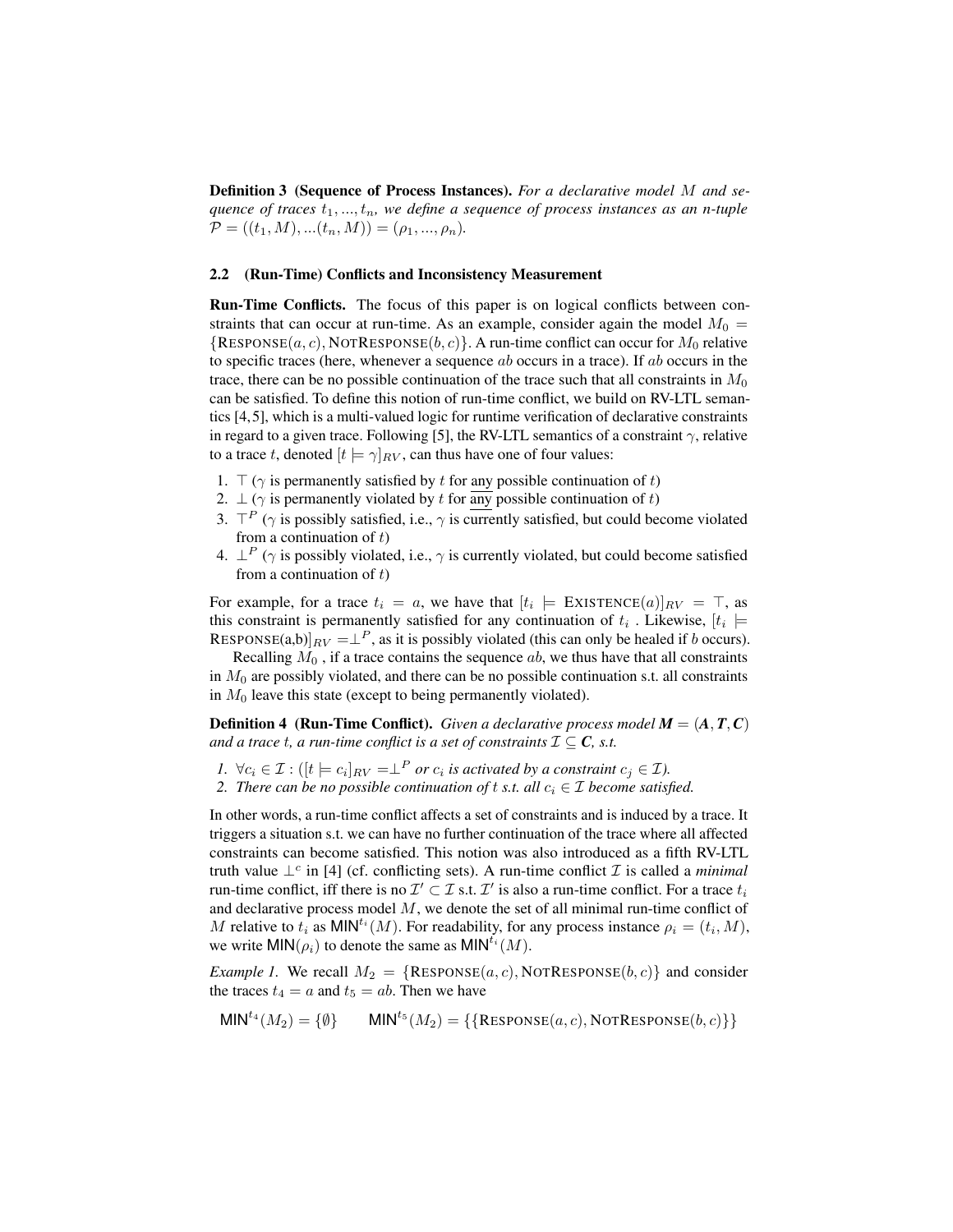In regard to  $t_4$ , NOTRESPONSE( $b, c$ ) is not in a possibly violated state. However, in regard to  $t_5$ , it is not possible that both constraints in  $M_2$  ever become  $\top$  or  $\top^P$  again (either they both stay possibly violated, or one will become permanently violated).

Inconsistency Measurement. The introduced notion of minimal run-time conflicts allows to quantify the "severity" of a conflict, e.g., counting how often certain problems occurred. This notion of quantifying the degree of a conflict has been established by the scientific field of inconsistency measurement [\[6\]](#page-13-5), which studies means for assessing the degree of inconsistency, or conflict, in knowledge representation formalisms. Here, there can be two perspectives, namely a) counting on the level of run-time conflicts, and b) counting on a constraint-level [\[7\]](#page-13-6).

For a), the level of run-time conflicts, given a process instance  $\rho_i = (t_i, M)$ , the overall number of conflicts that occurred is  $\mathcal{I}_{\#} = |MIN(\rho_i)|$ . Note that every distinct run-time conflict can occur only once in every process instance.

For b), the level of constraints, given a single process instance  $\rho_i = (t_i, M)$  and a constraint  $\gamma \in M$ , we denote  $\mathcal{C}_{\#}$  as the number of minimal run-time conflicts in  $\rho_i$  that  $\gamma$  is a part of. To clarify,  $\mathcal{C}_{\#}(\rho_i, \gamma) = |\{\mathcal{I} \in \mathsf{MIN}(\rho_i) \mid \gamma \in \mathcal{I}\}|.$ 

<span id="page-5-0"></span>*Example 2.* We recall the model  $M_1$  and traces  $t_1 - t_3$  from Figure [1.](#page-2-0) Then we have

| $\mathcal{I}_{\#}(\rho_1) = 1$ (# of inc. in process instance $\rho_1$ ) | $\mathcal{C}_{\#}(\rho_1, \text{RESPONSE}(a, c)) = 1$ |
|--------------------------------------------------------------------------|-------------------------------------------------------|
| $\mathcal{I}_{\#}(\rho_2) = 1$                                           | $\mathcal{C}_{\#}(\rho_1, \text{RESPONSE}(c, z)) = 0$ |
| $\mathcal{I}_{\#}(\rho_3) = 2$                                           | $\cdots$                                              |

#### 2.3 Related Work and Contributions

Handling logical conflicts in declarative process models has gained recent momentum and brought forward a series of approaches for design-time handling [\[3,](#page-13-2) [8,](#page-13-7) [9\]](#page-13-8) or run-time handling [\[1,](#page-13-0)4]. From the requirements  $R1 - R3$ , we however see that such approaches do not suffice when considering multiple process instances, as they cannot consider different traces and their interrelations. Therefore, it is important to devise *auditing* approaches.

In a previous work [\[10\]](#page-13-9), those authors proposed a measure  $\Sigma_{\#}$ , which can count the number of run-time conflicts that a constraint  $\gamma$  is part of, over a sequence of process instances P. While that measure allows to determine *how often* certain problems occurred relative to a set of traces, that approach cannot consider *when* the problems occurred (as it simply considers a sum). Therefore, in this work, we incorporate the time distribution of *when* conflicts occurred, to provide a more fine-grained analysis.

A further limitation of the work in [\[10\]](#page-13-9) is that there is no visualization of the insights. As pointed out in a recent agenda-setting contribution on post-execution auditing approaches by PUFAHL AND REHSE [\[11\]](#page-13-10), this is however an important aspect to *"provide actual value for business users and allow to initiate actions based on the results"* [\[11,](#page-13-10) p.27]. The proposed approach is therefore designed to be extendable by a visualization method. Such a visualization should encode the conflict analysis (including time aspect) and helps companies to determine a cutoff as to which constraints actually require re-modelling, and which constraints should be kept as-is. While this is not in the scope of this report, many existing results from time series clustering visualization indicate that heatmaps are highly suitable in the context of our approach [\[12–](#page-13-11)[14\]](#page-13-12).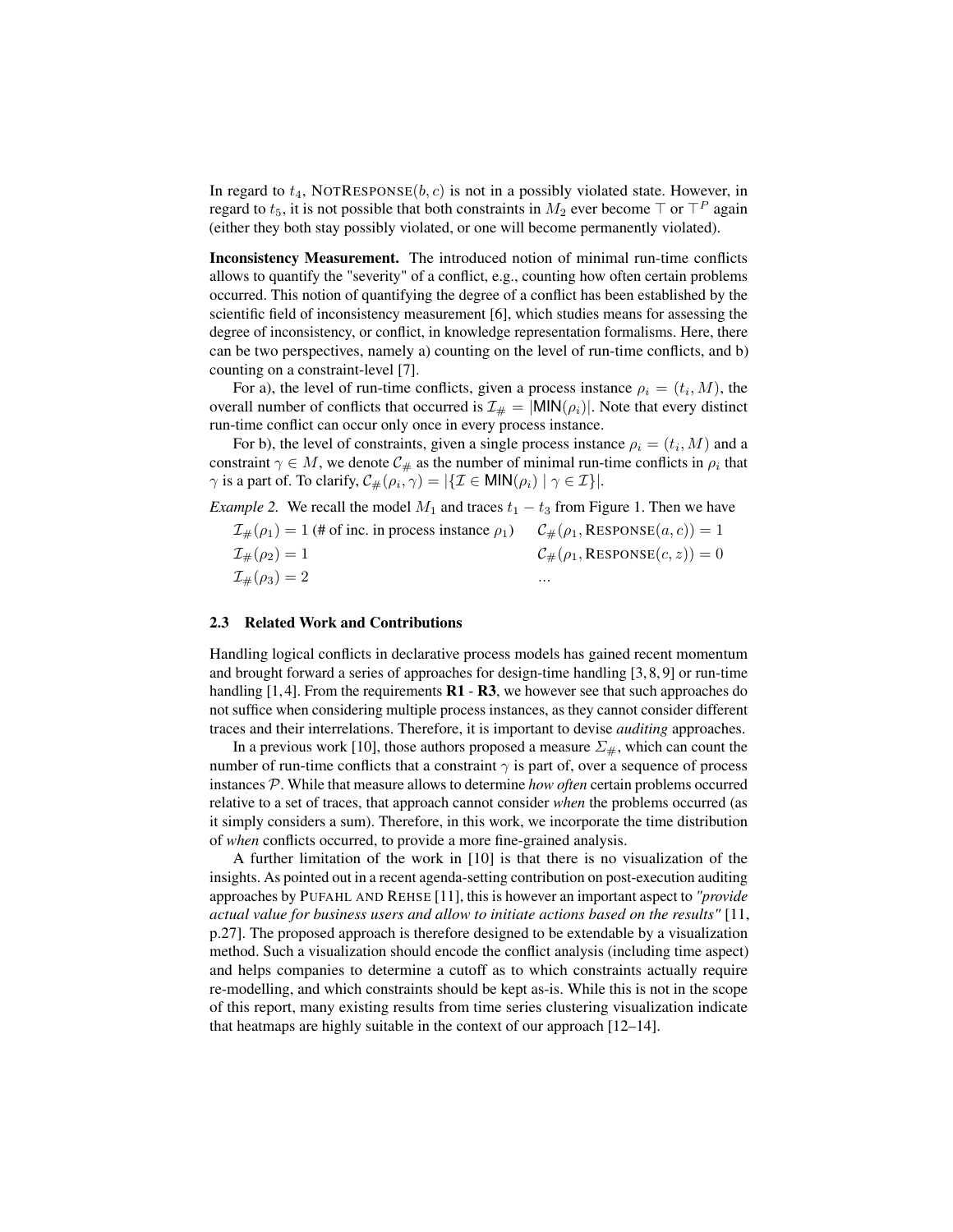#### <span id="page-6-1"></span>2.4 Considered Time Series and Time Series Clustering

Considered Time Series. In essence, we are interested in how conflicts develop over time. Here, we consider two perspectives: a) how different (types of) conflicts occurred over time, and b) how individual constraints were involved in these conflicts, over time. To capture both of these distributions, we consider them as time series. In general, a time series is a sequence of values  $T = \langle v_1, ..., v_n \rangle \in \mathbb{R}^n$  [\[12\]](#page-13-11).

As an example, consider Figure [1.](#page-2-0) A conflict (type) that occurred in all process instances was  $\mathcal{I}_1 = \{$ RESPONSE $(a, c)$ , NOTRESPONSE $(b, c)$ }. So, for perspective a) (conflict type level), we could use  $\langle 1, 1, 1 \rangle$  to denote that  $\mathcal{I}_1$  occurred in all process instances. For perspective b) (constraint-level), considering the constraint  $\text{RESPONSE}(a, c)$ , we could use  $\langle 1, 1, 2 \rangle$  to denote how many conflicts this constraint was part of in the individual process instances. In other words, we consider the individual process instances as time points. We consider two types of series, namely conflict-level time series  $T_{\mathcal{P}}^{\mathcal{I}} \in \{0,1\}^n$  and constraint-level time series  $T_{\mathcal{P}}^{\gamma} \in \mathbb{N}^n$ , where *n* is the length. For a process instances  $P$ , every  $v_i$  of these time series is defined as follows

Every 
$$
v_i \in T_{\mathcal{P}}^{\mathcal{I}} = \begin{cases} 1 & \text{if } \mathcal{I} \in \mathsf{MIN}(\mathcal{P}) \\ 0 & \text{otherwise} \end{cases}
$$
 Every  $v_i \in T_{\mathcal{P}}^{\gamma} = C_{\#}(\rho_i, \gamma)$ 

To clarify, conflict-level series encode how a run-time conflict  $\mathcal I$  occurred over time, and constraint-level series encode how many conflicts a constraint  $\gamma$  was part of over time (cf. the above examples  $T_{\mathcal{P}_{\text{Figure 1}}}^{\mathcal{I}_{1}} = \langle 1, 1, 1 \rangle$  and  $T_{\mathcal{P}_{\text{Figure 1}}}^{\text{Response}(a,b)}$  $\mathcal{P}_{\text{Figure 1}}^{K\text{ESPONSE}(a, b)} = \langle 1, 1, 2 \rangle.$ 

Time Series Clustering. To identify conflicts or constraints that behaved similarly, we try to identify similar time series. To this aim, we apply time series clustering [\[15\]](#page-13-13), which is a data mining technique for grouping similar time series from a multivariate time series. The intuition is that the individual time series are to be partitioned into  $m$  non-overlapping clusters, where the time series in a cluster are "similar", and the distance to other clusters is maximized. Here, determining when two times series are considered "similar" is performed by means of a similarity measure  $\sin: T \times T \to \mathbb{R}_{\geq 0}^{\infty}$ , that denotes the distance between two time series as a non-negative real value. As an exemplary similarity measure, consider the euclidean distance [\[16\]](#page-13-14). Assuming two time series C and Q, the euclidean distance is defined via  $sim(C, Q) = \sqrt{\sum_{i=1}^{n} (c_i - q_i)^2}$ . This similarity measure computes the distance between two time series  $C$  and  $Q$  by pair-wise comparing the absolute distance between each time point in the two series. While our approach can be used with any similarity measure (cf. [\[15\]](#page-13-13) for an overview), we continue our discussion based on the euclidean distance measure.

# <span id="page-6-0"></span>3 Methodological Considerations: Design Science Research

The main aim of this work is to develop an approach for auditing run-time conflicts between constraints. Following [\[17\]](#page-13-15), the main aim of this work is therefore a *goal of design*, i.e., to develop an artifact capable of solving specific and relevant problems. Due to this design-oriented focus, we therefore follow a design-science research approach,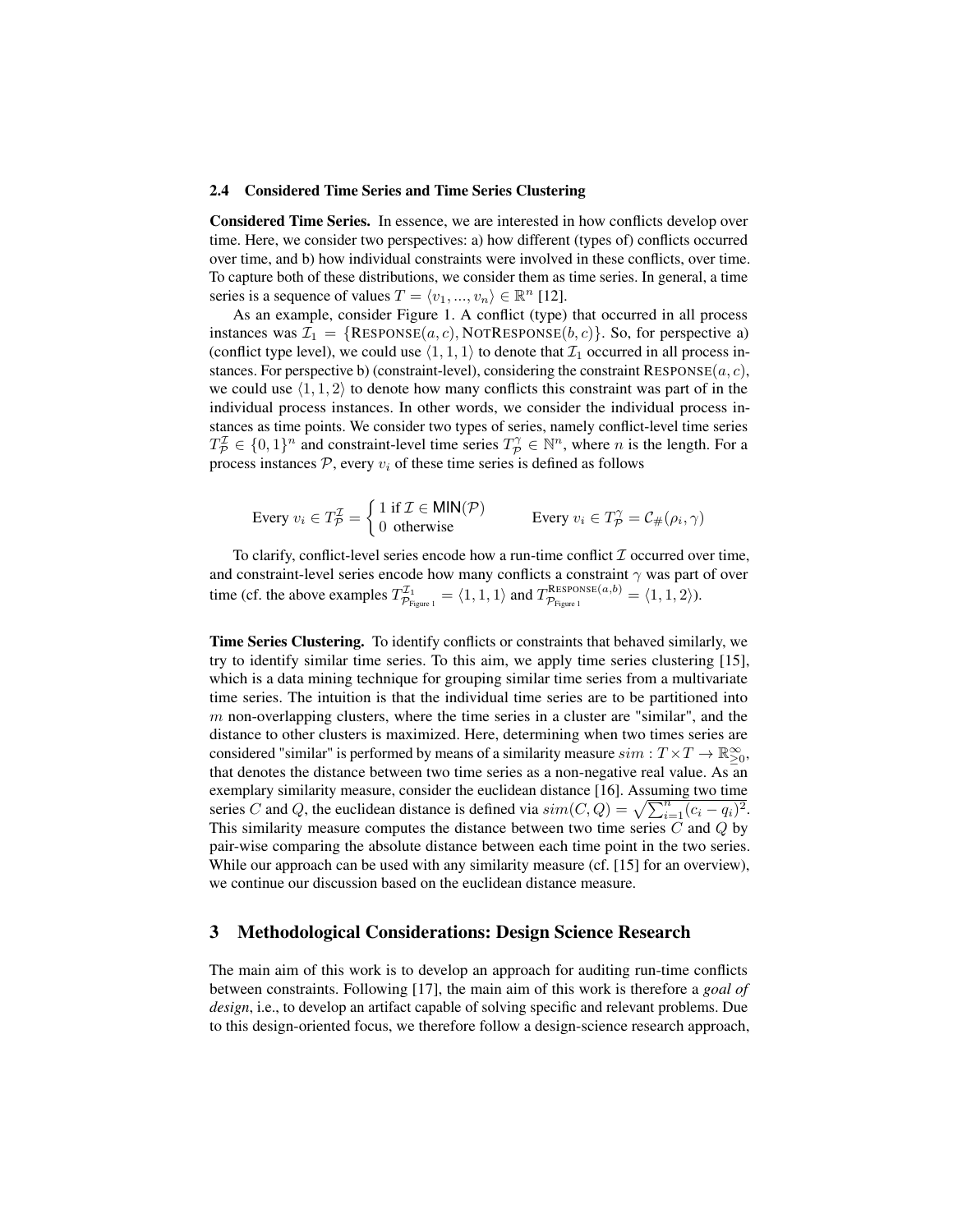as this approach is widely acknowleded as a suitable method for works with a primary focus on the design and development of artifacts [\[18](#page-13-16)[–21\]](#page-14-0).

Following [\[22\]](#page-14-1), artifacts can be subdivided into *constructs, models, methods* and *instantiations*. Constructs describe the language and terminology used to formalize information, while models use this terminology to represent problems [\[23\]](#page-14-2). Methods describe a problem-solving process [\[23\]](#page-14-2). Instantiations are aggregates of the above artifact types, e.g. an implemented tool using constructs and allowing to apply a method [\[23\]](#page-14-2). The focus of this work is on the development of constructs, methods and instantiations. Constructs, e.g. formal definitions of conflicts, will be specified as a basis for developing new methods for auditing conflicts. These methods will then be implemented, i.e. instantiated.

Regarding procedural approaches in Design Science research (DSR), there have been various proposals, cf. e.g. [\[20,](#page-14-3) [21,](#page-14-0) [24,](#page-14-4) [25\]](#page-14-5). Following [\[25\]](#page-14-5), a design-science approach can typically be divided into the phases of *problem awareness, suggestion, development, demonstration* and *conclusion*. In the previous sections, we have presented our research problem and solution suggestion, i.e., we suggest to adapt and extend results from the field of inconsistency measurement to support companies in the scope of auditing, in particular in regard to the identified requirements R1-R3. In the following sections, we will present, develop and demonstrate a concrete approach that can satisfy these requirements. The result of this work–an artifact–is then to be seen as a first increment of multiple design science research cycles: In a future work, we will evaluate the artifact developed in this work, e.g., by means of experiments with domain experts. Then, that feedback will be used to iteratively refine the artifact.

# <span id="page-7-0"></span>4 Advanced Auditing of Run-Time Conflicts

In this section, we present our approach for auditing run-time conflicts.

#### 4.1 Approach Overview

The goal of our proposed approach is to analyze run-time conflicts observed in a series of process instances  $P$ . Our approach is divided into three steps, shown in Figure [2.](#page-7-1)

<span id="page-7-1"></span>

Figure 2. Approach Overview.

Step 1: Detecting Conflicts. Our approach takes as input a series of process instances  $P$ . As a first step, we then compute the run-time conflicts for every process instance in  $P$ . The result of step 1 is a list of all run-time conflicts.

Step 2: Quantifying Conflicts. In this step, we analyze how often certain conflicts occurred. This is performed from two perspectives (cf. Section [2.4\)](#page-6-1): For every distinct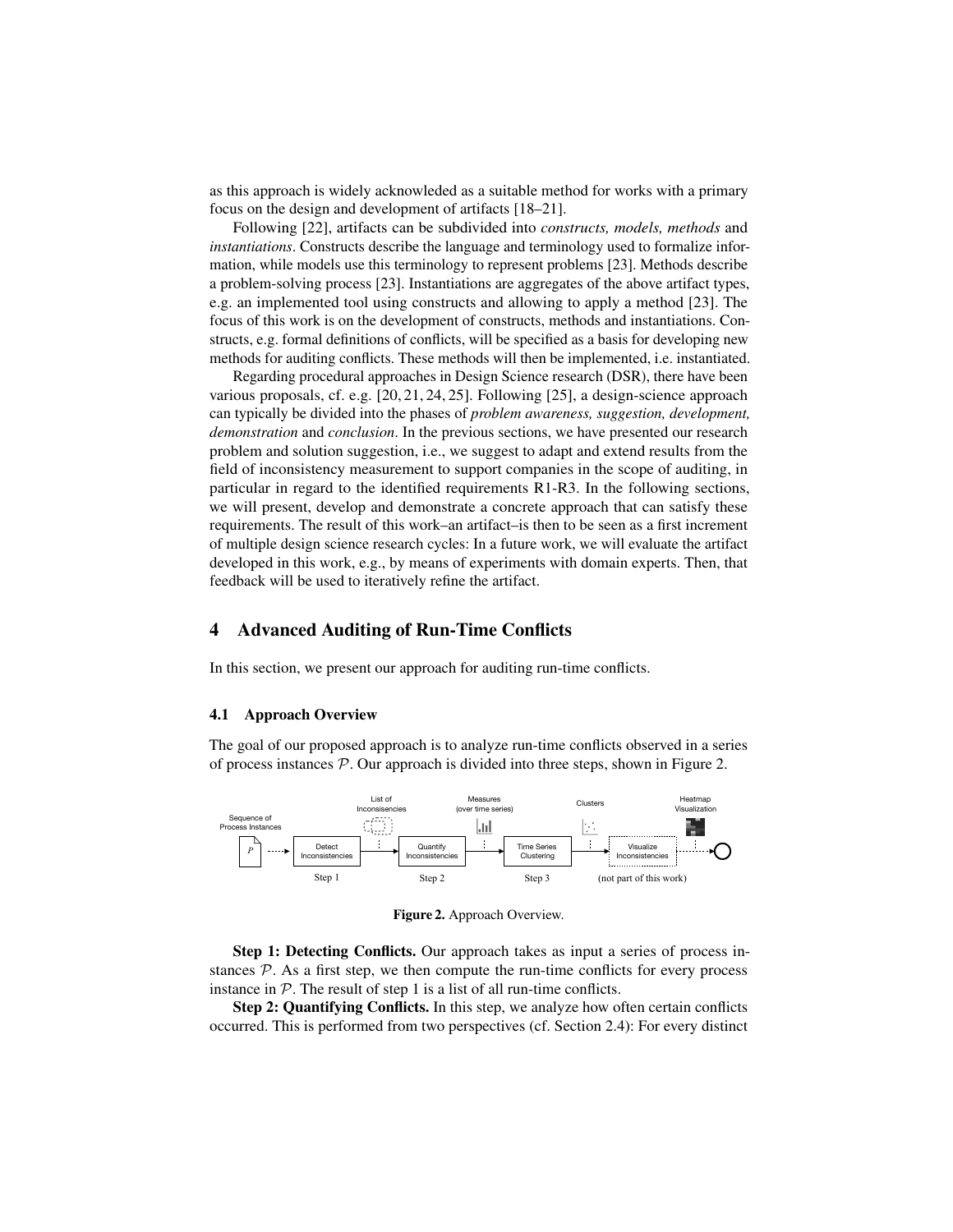conflict type  $\mathcal{I}_i$ , we compute a corresponding time series distribution  $T^{\mathcal{I}_i}_{\mathcal{P}}$ , that represents in which process instances the conflict  $\mathcal{I}_i$  occurred in. For every constraint c, we compute a time series  $T_{\mathcal{P}}^c$ , which encodes how many run-time conflicts c was part of over the individual process instances.

Step 3: Time Series Clustering. Next, we cluster the time series computed in step 2. This allows to identify conflicts or constraints that behaved similarly over time.

Outlook: Explaining Conflicts. The previous results should then be visualized to supports modellers in understanding run-time conflicts (not part of this work).

In the following, we detail the individual steps of our approach.

#### 4.2 Step 1: Detecting Conflicts

To compute run-time conflicts in process instances, we exploit the previously introduced notions of reactive constraints [\[26\]](#page-14-6) and reactive entailment graphs [\[7\]](#page-13-6). Importantly, this work focuses on run-time conflicts regarding the constraint types in Table [1](#page-3-2) (see below).

For declarative constraints, works such as [\[3,](#page-13-2) [26\]](#page-14-6) coined the concepts of *activation* and *reaction*, e.g., for  $RESPONSE(a, b)$ , a can be seen as the activation, and b as the corresponding reaction. For any constraint c, we therefore denote  $\alpha(c)$  as the activation of c and  $\omega(c)$  as the reaction (also referred to as reactive constraint pair [\[26\]](#page-14-6)). An overview of activations and reactions in Declare can be found in [\[3\]](#page-13-2). The activation- and reaction relations in a declarative process model can then be represented as a directed graph, also referred to as a reactive entailment graph [\[7\]](#page-13-6).

Definition 5 (Reactive Entailment Graph, [\[7\]](#page-13-6)). *Given a declarative model M* =  $(A, T, C)$ , its reactive entailment graph (**REG**) is defined as a graph  $G(M) = (N, E, \tau)$ . N is a set of nodes corresponding to the activities, with  $N \in A \cup \overline{A}$  (in two forms, *with and without overline symbol, see below discussion).* E *is the set of directed edges between elements in* N, where there is an edge  $(s, t)$  in E iff for any  $c \in \mathbb{C}$  :  $s = \alpha(c)$ *and*  $t = \omega(c)$ .  $\tau$  *is a function*  $\tau : E \to \mathbf{T}$  *that assigns a template type from*  $\mathbf{T}$  *to individual edges as an edge type.*

<span id="page-8-0"></span>*Example 3.* We recall the declarative process model  $M_1$  from Figure [1.](#page-2-0) This yields the following reactive entailment graph, shown in Figure [3:](#page-8-0)



**Figure 3.** Reactive Entailment Graph (REG) for  $M_1$ .

An important detail is that we include two "forms" of nodes (with and without overline symbol), explained as follows. For the constraints  $RESPONSE(a, c)$  and NOTRE- $SPONSE(b, c)$ , the *reaction* is c in both cases. However, the nature of the reaction differs. The RESPONSE constraint is of *demanding* nature (the reaction *should* occur), and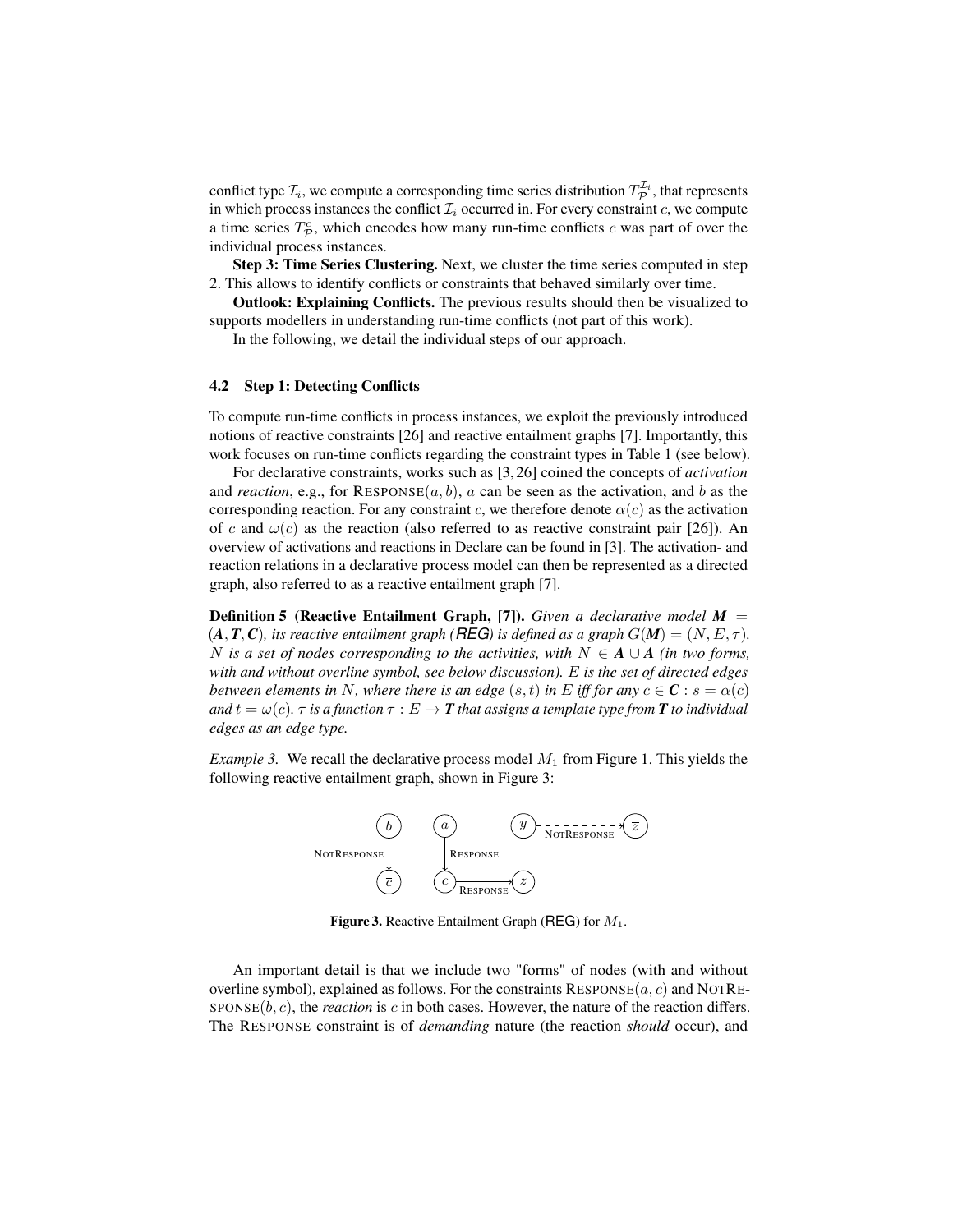the NOTRESPONSE constraint is of *prohibiting* nature (the reaction should *not* occur). The REG can capture these deontic semantics, where the overlined version of a node corresponds to a prohibition, and vice versa. Based on these two forms of nodes, it can only occur that there is a run-time conflict due to an opposing demand and prohibition, if there exists a pair of nodes n and  $\overline{n}$ .

**Corollary 1.** If there is no pair of nodes n and  $\overline{n}$  in REG, there can be no run-time *conflict wrt. the introduced constraints (cf. Table [1\)](#page-3-2)*[3](#page-9-0) *.*

The REG can then also be used to compute actual run-time conflicts. Importantly, run-time conflicts always arise relative to specific traces. Here, for any trace  $t$ , it is easy to observe that any constraint that can never by activated via  $t$  cannot be part of that run-time conflict (e.g., for a trace  $t = ab$ , the constraint NOTRESPONSE(y, z) from  $M_1$  cannot be part of the conflict, as y does not occur in the trace, and the constraint cannot be activated by other constraints). This means we can filter out nodes and edges from the REG that correspond to such constraints, allowing for a faster computation of run-time conflicts. To compute the run-time conflicts of a model  $M$  w.r.t. a trace  $t$ , we thus propose the following algorithm.

- 1. Relative to trace t, filter out all constraints  $\gamma$  that can never be activated via t.
- 2. For the remaining constraints, construct the REG.
- 3. Iterate through all pairs of nodes  $n, \overline{n}$ :
	- (a) For each pair  $(n, \overline{n})$ , (recursively) search for all direct paths from any node to n (denoted as a set of paths P), and search for all direct paths to  $\overline{n}$  (denoted P').
	- (b) Every combination  $P \times P'$  pertains to a run-time conflict

**Algorithm 1.** Proposed algorithm for computing run-time conflicts of a model  $M$  wrt. a trace  $t$ .

*Example 4.* We recall  $M_1$  and trace  $t_1 = ab$ . Our proposed algorithm then performs as follows. First (1.), we filter out the constraints from  $M_1$  that can never be activated via  $t_1$ . Here, we can consequently drop NOTRESPONSE(y, z). Then (2.), the REG is computed for the remaining constraints, shown in Figure [4:](#page-9-1)

<span id="page-9-1"></span>

Figure 4. Filtered REG for  $M_1$  w.r.t.  $t_1$ .

For the computed graph, we then iterate through all pairs of nodes  $n, \overline{n}$  (3.). In this case, these are the nodes c and  $\bar{c}$ . For this pair, we then search for all direct paths to c, or

<span id="page-9-0"></span><sup>&</sup>lt;sup>3</sup> We acknowledge there can be other constraint combinations that lead to "dead-ends" in process execution, e.g., if an activity  $x$  is expected a certain number of times but there is a constraint limiting the number of occurrences too strictly, however, this is beyond the scope of this report - Corollary 1 is meant to show the relation between the REG and conflicts arising due to opposite deontic "demands".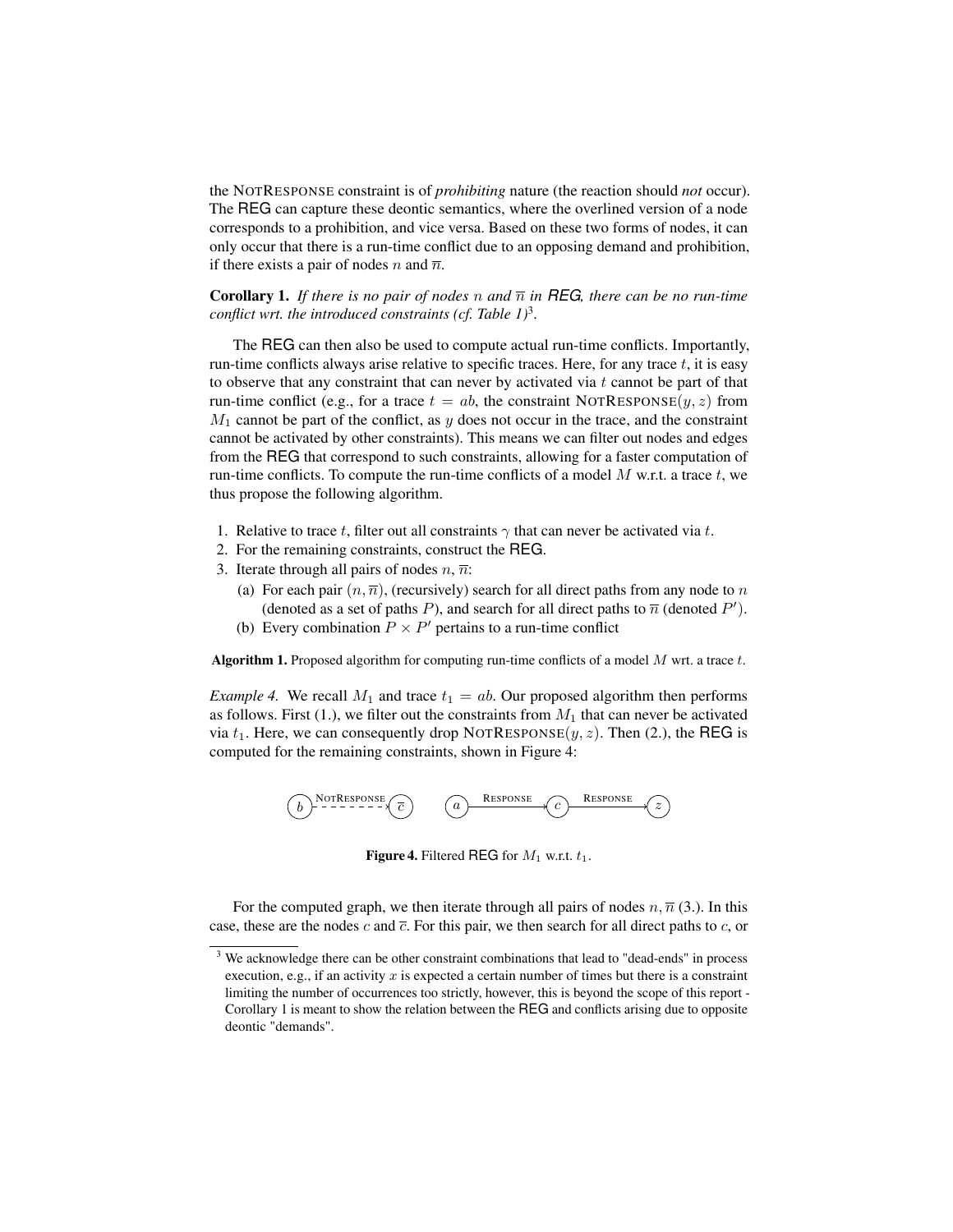to  $\bar{c}$ , respectively. This can be performed by a simple recursive breadth-first search [\[27\]](#page-14-7). In result, we obtain the following sets of paths (3a.):

$$
P
$$
 (paths to c): = { $a \rightarrow c$ }  $P'$  (paths to  $\overline{c}$ ): = { $b \rightarrow \overline{c}$ }

Last, via algorithm step 3b.), every combination in  $P \times P'$  pertains to a run-time conflict of  $M_1$  w.r.t.  $t_1$ . The graph paths can then be transformed back into constraints, i.e., for an edge  $e = (\alpha, \omega)$  in the graph, the corresponding Declare constraint is  $\tau(e)(\alpha, \omega)$ . In result, we have found a set of minimal run-time conflicts, here:  $MIN^{t_1}(M_1) =$  $\{\{\text{Response}(a, c), \text{NOT} \text{Response}(b, c)\}\}.$ 

As mentioned, if other constraint types as in this work are considered, there can be other types of run-time conflicts, however, we leave this discussion for future work.

### 4.3 Step 2: Quantifying Conflicts and Computing Time Series

We continue our discussion based on the example from Figure [1.](#page-2-0) Assume that for all process instances, we have computed the set of run-time conflicts:

 $\text{MIN}^{t_1}(M_1) = \{ \mathcal{I}_1 \}, \qquad \text{MIN}^{t_2}(M_1) = \{ \mathcal{I}_1 \}, \qquad \text{MIN}^{t_3}(M_1) = \{ \mathcal{I}_1, \mathcal{I}_2 \}$ with  $\mathcal{I}_1 = \{$ RESPONSE $(a, c)$ , NOTRESPONSE $(b, c)$ }  $\mathcal{I}_2 = \{ \text{RESPONSE}(a, c), \text{RESPONSE}(c, z), \text{NOTRESPONSE}(y, z) \}$ 

We can then quantitatively assess the occurred conflicts (cf. also Example [2\)](#page-5-0), and encode this information as time-series, both on a conflict-type level and on a constraint-level (cf. Section [2.4\)](#page-6-1). In the example, denoting  $P_1 = \rho_1, ..., \rho_3$ , this yields the following time series, shown in Figure [5.](#page-10-0)

<span id="page-10-0"></span>
$$
T_{\mathcal{P}_1}^{\mathcal{I}_1} = \langle 1, 1, 1 \rangle
$$
  
\n
$$
T_{\mathcal{P}_1}^{\mathcal{I}_2} = \langle 0, 0, 1 \rangle
$$
  
\n
$$
T_{\mathcal{P}_1}^{\text{RESPONSE}(a, c)} = \langle 1, 1, 2 \rangle
$$
  
\n
$$
T_{\mathcal{P}_1}^{\text{NOTRESPOSE}(b, c)} = \langle 1, 1, 1 \rangle
$$
  
\n
$$
T_{\mathcal{P}_1}^{\text{NOTRESPOSE}(y, z)} = \langle 0, 0, 1 \rangle
$$
  
\n
$$
T_{\mathcal{P}_1}^{\text{NOTRESPOSE}(y, z)} = \langle 0, 0, 1 \rangle
$$

(a) Conflict-Level Time Series

(b) Constraint-Level Time Series

Figure 5. Example of the considered types of time-series.

On a conflict-type level, the time-series convey at what points in time the conflicts  $\mathcal{I}_1$  and  $\mathcal{I}_2$  occurred at. This can be useful for identifying conflicts that occur frequently (such as  $\mathcal{I}_1$ ), or assess whether a conflict was an outlier.

Likewise, the constraint-level time series allow to identify constraints that contribute largely to the occurring conflicts. This can be an important driver for re-modelling. For example, from the shown time-series, it can be seen that  $RESPONSE(a, c)$  is highly problematic and therefore represents a good candidate for re-modelling.

When dealing with large numbers constraints, comparing the time series manually may become unfeasible. Therefore, our approach implements time series clustering in Step 3, to identify groups of highly problematic conflicts and constraints.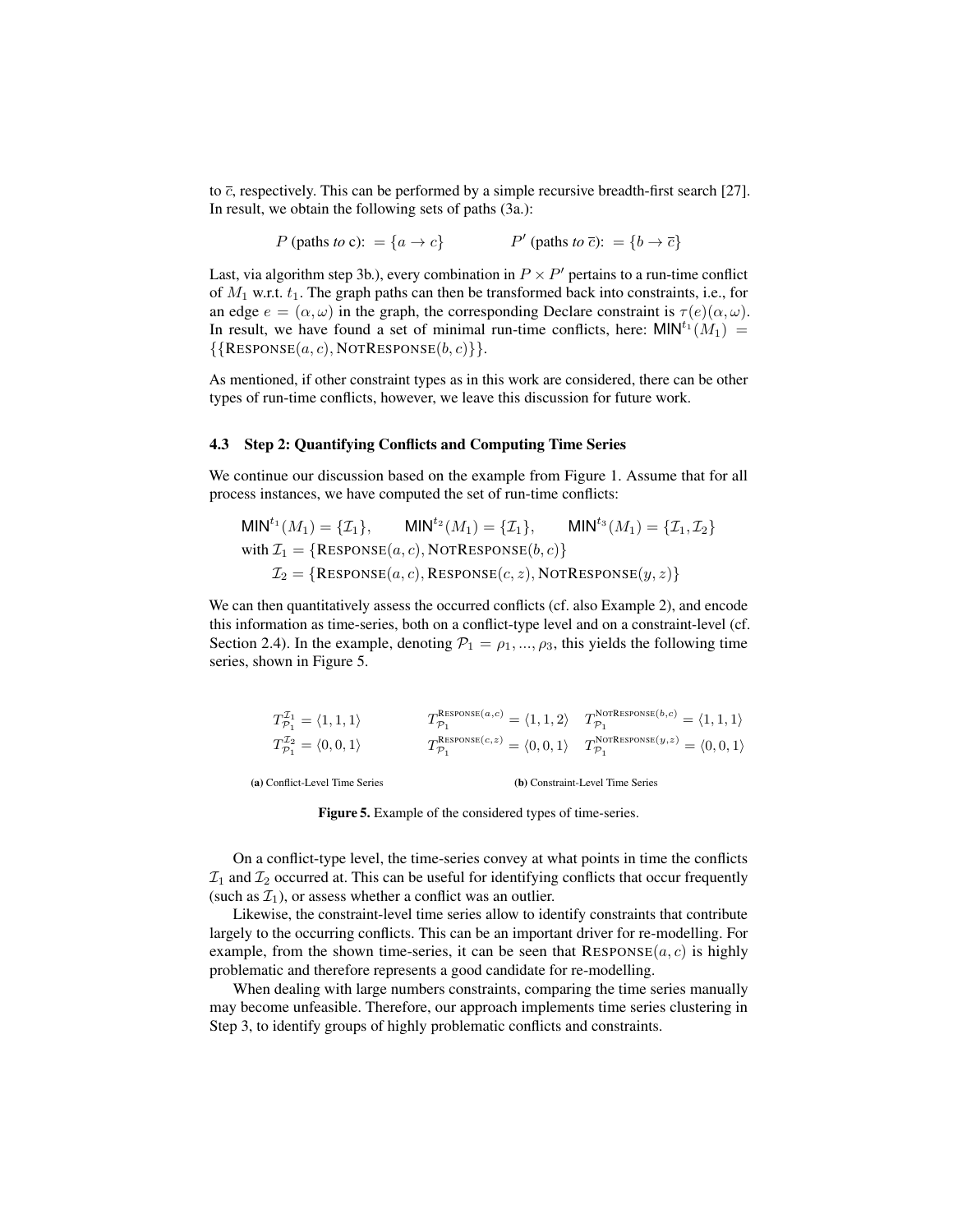#### 4.4 Step 3: Time Series Clustering

Several time series clustering approaches have been proposed in literature (cf. [\[15\]](#page-13-13)). However, many of these approaches require a predefined number of clusters (set by the user). As the number of clusters is not known in our setting, we therefore use *hierarchical clustering*, as this method is highly suitable for the problem of clustering a set of time series without knowledge of the number of clusters [\[12,](#page-13-11) [15\]](#page-13-13). The hierarchical clustering algorithm proceeds as follows: For a set of time series  $D = \{T_1, ..., T_n\}$ , each time series is initialized in an own cluster. First, the distances between between each pair of time series are computed. Then, the two time series (i.e., clusters) with the smallest distance are grouped into one cluster. This is performed iteratively, until the distance between two clusters exceeds a given cutoff value, in which case clustering is stopped.

## 4.5 Outlook: Explaining Conflicts

To explain the results from steps 1-3, the results should be visualized. While a concrete visualiszation technique is beyond the scope of this work, we show an example how the results from steps 1-3 could be visualized via heatmaps, shown in Figure [6.](#page-11-0)

<span id="page-11-0"></span>

Figure 6. Resulting heatmap visualizations for the data from Figure [1.](#page-2-0)

The x-axis is the time axis (e.g., every process instance). For the conflict-type heatmaps, every point on the y-axis is a distinct conflict type that occurred. For the constraint heatmaps, every point on the y-axis corresponds to an individual constraint. The heatmaps convey all insights generated by our approach, i.e., the respective quantitative time series, as well as the computed clusters (clusters are separated with a white line; the results of the hierarchical clustering (hierarchies) are indicated with black lines).

Heatmaps allow users to classify how conflicts behaved over time. For example, based on drift type patterns [\[12\]](#page-13-11), shown in Figure [7,](#page-11-1) the conflict-type heatmaps allow to identify outliers, or to identify if certain conflicts increased over time. Also, seasonal effects or recurring patterns can be detected.

<span id="page-11-1"></span>

Figure 7. Exemplary drift pattern types (Adapted from [\[12\]](#page-13-11)).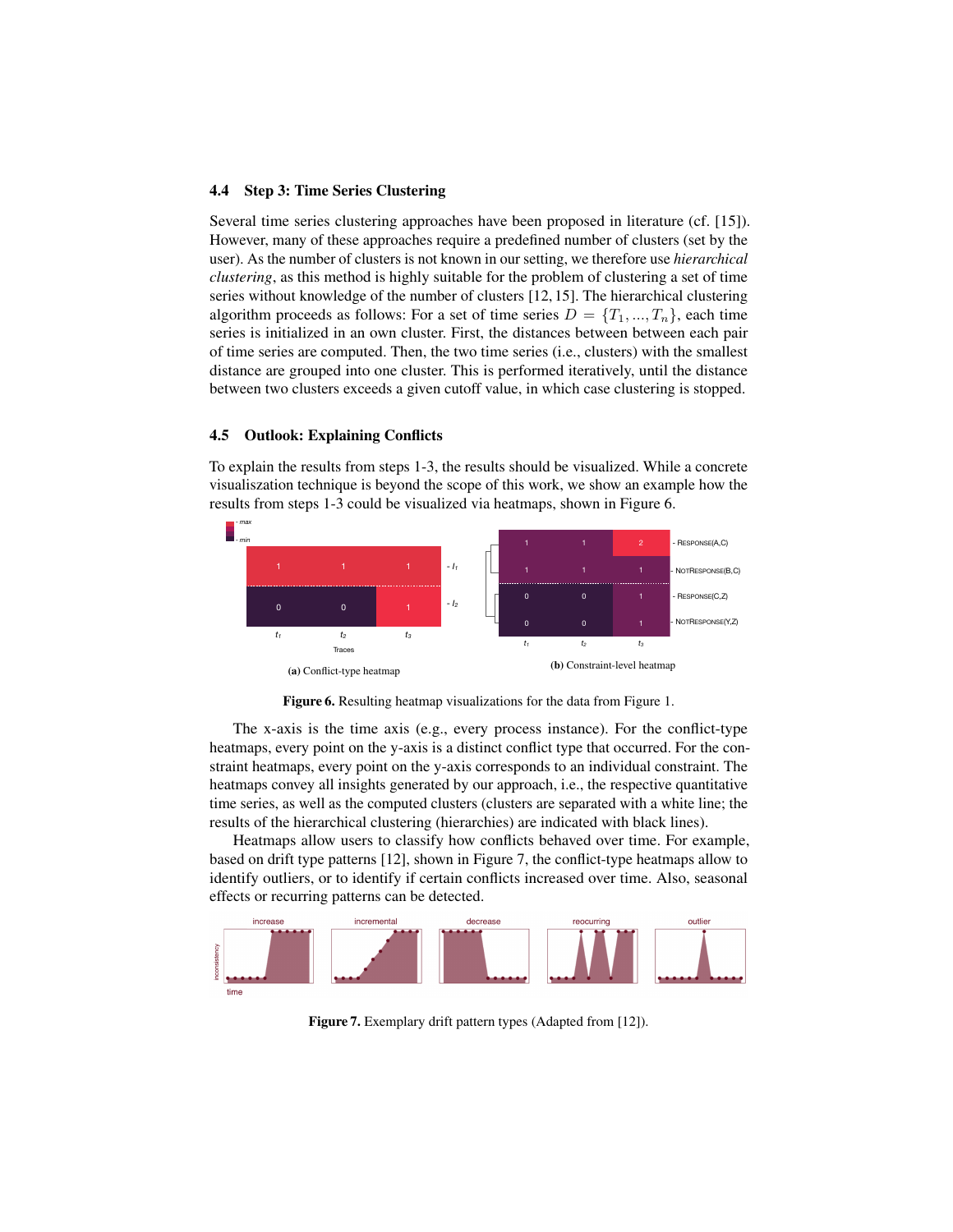## <span id="page-12-0"></span>5 Tool Support and Demonstration

We implemented our approach as a proof-of-concept<sup>[4](#page-12-2)</sup>. Our tool takes as input an event log (set of traces) and a declarative process model (Declare) and can then perform all the steps of our approach. For demonstration, we performed runtime experiments with the real-life data sets of the *Business Process Intelligence (BPI) challenge*. Here, we considered the data-sets of 2017-2020, cf. Table [2.](#page-12-3)

For every data-set, we mined a set of Declare constraints, using the miner from [\[3\]](#page-13-2). The mined constraint sets can be found online<sup>[5](#page-12-4)</sup>. Then, for each mined set and the corresponding log, we applied our approach to compute clusters.

<span id="page-12-3"></span>Table [2](#page-12-3) shows the runtimes needed to apply our tool to the considered data-sets. As can be seen, even for logs of industrial complexity, e.g. BPI 19, with over 250.000 traces, the tool could perform all introduced steps of our approach in less than 80 minutes.

Table 2. Runtime results for the considered BPI data sets

| Data-set      | # of Rules | # of Cases | Run-time | # of Run-Time Conflicts |
|---------------|------------|------------|----------|-------------------------|
| <b>BPI'17</b> | 50.        | 31.509     | 6270s    | 31.509 (100%)           |
| <b>BPI'18</b> | 84         | 43.809     | 4542s    | $0(0\%)$                |
| BPI'19        | 51         | 251.734    | 4560s    | 434 (0.17%)             |
| BPI'20        | 330        | 10.500     | 1620s    | 323 (3.07%)             |

# <span id="page-12-1"></span>6 Conclusion

In this paper, we presented an approach for auditing run-time conflicts in declarative processes by means of time series clustering. The clusters allow experts to understand how different conflicts behaved over time, and provide means for quantitative root-cause analysis, as a basis for identify similar groups of (highly) problematic constraints. Our demonstration shows that our approach can be applied to real-life data-sets in a feasible runtime.

A limitation of our approach is that we assume some form of order of traces. While it is possible to have a partial order of traces (e.g., by starting timestamp), no relation is known between elements of different traces. In our tool, we try to counteract this problem by sorting the traces by average time stamp. In this sense, some concept of "earlier" and "later" traces can be assumed. Also, our approach could be easily extended to calculate conflicts by day, which could yield a time series over absolute scales. A further limitation of our approach is that we consider a trace as the smallest unit of time. In this sense, the causes of run-time conflicts cannot be matched to sub-parts of traces. While our approach can already compute the causes of problems as a set, being able to identify a concrete subtrace may be useful in the scope of drill-down analysis (cf. [\[12\]](#page-13-11)). In future work, we therefore plan to extend our approach with growing window techniques, to consider time-units of more fine-grained granularity.

As a following work, we will extend our approach as shown in Figure [2](#page-7-1) and devise/evaluate a concrete visualization technique. Based on the suggestions in [\[14\]](#page-13-12), we intend to use heatmaps as a visualization technique.

<span id="page-12-2"></span><sup>4</sup> <https://bit.ly/3xVjY2N>

<span id="page-12-4"></span><sup>5</sup> <https://bit.ly/365Vs4C>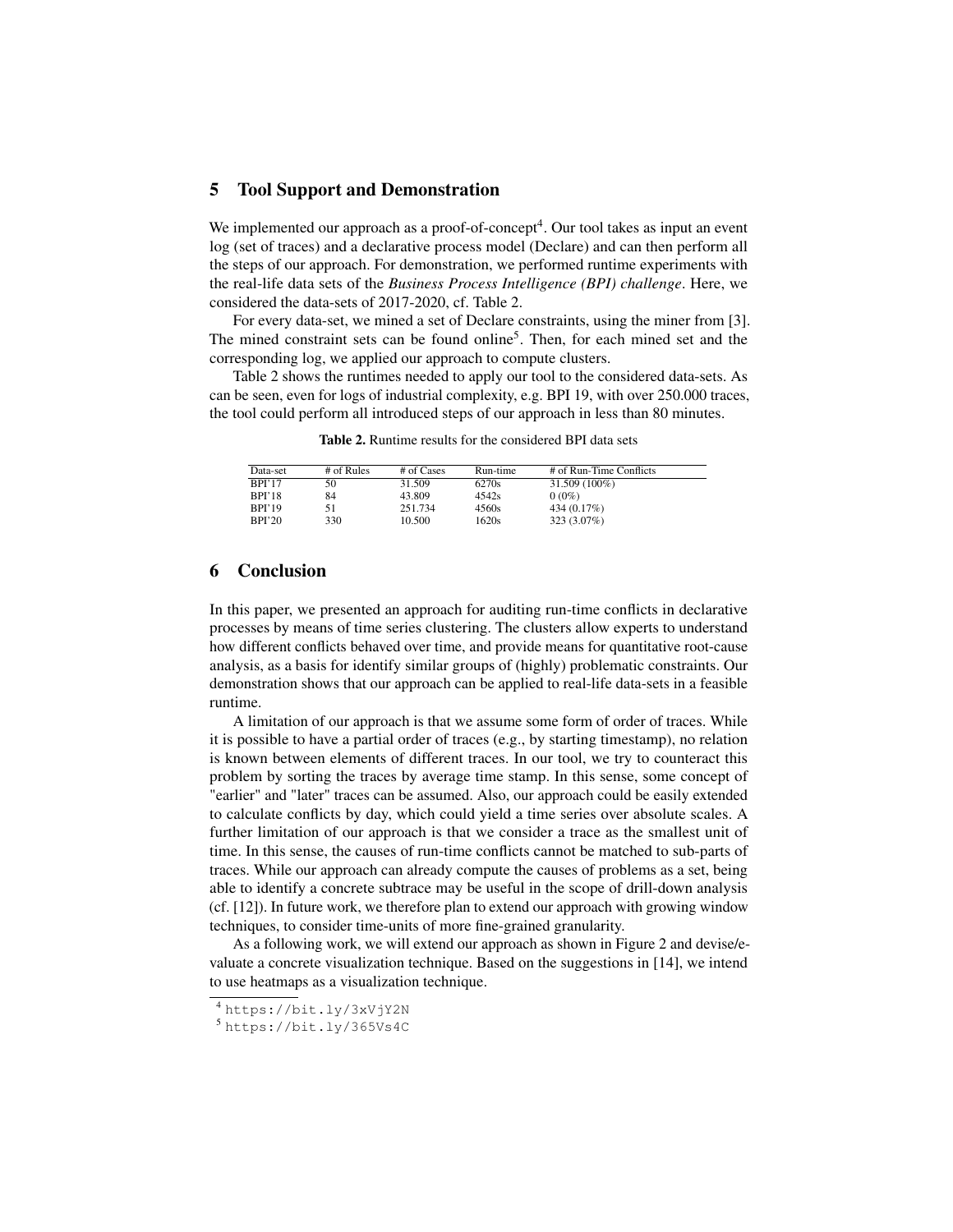## References

- <span id="page-13-0"></span>1. Maggi, F.M., Montali, M., Westergaard, M., Van Der Aalst, W.M.: Monitoring business constraints with linear temporal logic: An approach based on colored automata. In: International Conference on Business Process Management (BPM 2011). pp. 132–147. Springer (2011)
- <span id="page-13-1"></span>2. Pesic, M., Schonenberg, H., Van der Aalst, W.M.: Declare: Full support for loosely-structured processes. In: 11th IEEE international enterprise distributed object computing conference (EDOC 2007). pp. 287–287. IEEE (2007)
- <span id="page-13-2"></span>3. Di Ciccio, C., Maggi, F.M., Montali, M., Mendling, J.: Resolving inconsistencies and redundancies in declarative process models. Inf. Systems 64, 425–446 (2017)
- <span id="page-13-3"></span>4. Maggi, F.M., Westergaard, M., Montali, M., van der Aalst, W.M.: Runtime verification of ltl-based declarative process models. In: International Conference on Runtime Verification (RV 2011). pp. 131–146. Springer (2011)
- <span id="page-13-4"></span>5. Bauer, A., Leucker, M., Schallhart, C.: Comparing ltl semantics for runtime verification. Journal of Logic and Computation 20(3), 651–674 (2010)
- <span id="page-13-5"></span>6. Thimm, M.: Inconsistency measurement. In: International Conference on Scalable Uncertainty Management. pp. 9–23. Springer (2019)
- <span id="page-13-6"></span>7. Corea, C., Delfmann, P.: Quasi-inconsistency in declarative process models. In: Business Process Management Forum, Vienna, Austria, September 1-6, 2019. Lecture Notes in Business Information Processing, vol. 360, pp. 20–35. Springer (2019)
- <span id="page-13-7"></span>8. Corea, C., Nagel, S., Mendling, J., Delfmann, P.: Interactive and minimal repair of declarative process models. In: Proceedings of the BPM Forum 2021 co-located with the 19th International Conference on Business Process Management (BPM 2021). Rome (2021)
- <span id="page-13-8"></span>9. Corea, C., Deisen, M., Delfmann, P.: Resolving inconsistencies in declarative process models based on culpability measurement. In: 15. Internationale Tagung Wirtschaftsinformatik (WI 2019). Siegen (2019)
- <span id="page-13-9"></span>10. Corea, C., Thimm, M., Delfmann, P.: Measuring inconsistency over sequences of business rule cases. In: Proceedings of the 18th International Conference on Principles of Knowledge Representation and Reasoning (KR 2021). Hanoi (2021)
- <span id="page-13-10"></span>11. Pufahl, L., Rehse, J.R.: Conformance checking with regulations–a research agenda. In: 11th Int. Workshop on Enterprise Modeling and Information Systems Architectures (2021)
- <span id="page-13-11"></span>12. Yeshchenko, A., Di Ciccio, C., Mendling, J., Polyvyanyy, A.: Comprehensive process drift detection with visual analytics. In: International Conference on Conceptual Modeling. pp. 119–135. Springer (2019)
- 13. Yeshchenko, A., Di Ciccio, C., Mendling, J., Polyvyanyy, A.: Visual drift detection for sequence data analysis of business processes. IEEE Transactions on Visualization and Computer Graphics (2021)
- <span id="page-13-12"></span>14. Ware, C.: Information visualization: perception for design. Elsevier (2004)
- <span id="page-13-13"></span>15. Aghabozorgi, S., Shirkhorshidi, A.S., Wah, T.Y.: Time-series clustering–a decade review. Information Systems 53, 16–38 (2015)
- <span id="page-13-14"></span>16. Batista, G.E., Keogh, E.J., Tataw, O.M., De Souza, V.M.: Cid: an efficient complexity-invariant distance for time series. Data Mining and Knowledge Discovery 28(3), 634–669 (2014)
- <span id="page-13-15"></span>17. Becker, J., Holten, R., Knackstedt, R., Niehaves, B.: Forschungsmethodische positionierung in der wirtschaftsinformatik: epistemologische, ontologische und linguistische leitfragen. Tech. rep., Westfälische Wilhelms-Universität Münster (2003)
- <span id="page-13-16"></span>18. Baskerville, R., Lyytinen, K., Sambamurthy, V., Straub, D.: A response to the design-oriented information systems research memorandum. European journal of information systems 20(1), 11–15 (2011)
- 19. Gericke, A., Robert, W.: Entwicklung eines bezugsrahmens fuer konstruktionsforschung und artefaktkonstruktion in der gestaltungsorientierten wirtschaftsinformatik. In: Wissenschaftstheorie und gestaltungsorientierte Wirtschaftsinformatik, pp. 195–210. Springer (2009)